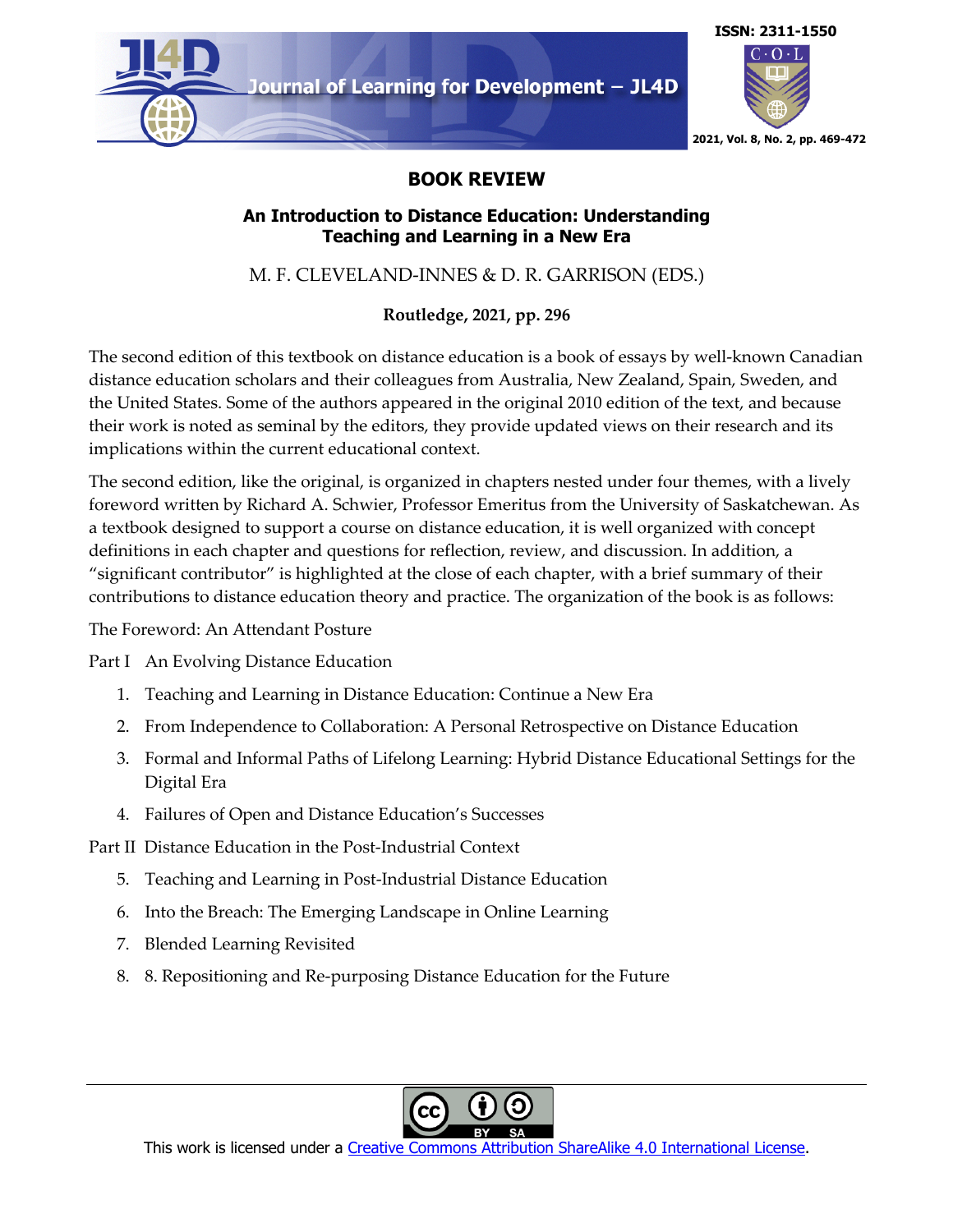Part III Leading the Change

- 9. Leadership in a New Era of Distance Higher Education
- 10. From Distance Education to Blended Learning: Leading Pedagogical Change

Part IV Summary and Conclusions

11. Teaching, Learning, and Beyond

Before reviewing this new edition of *An introduction to distance education: Understanding teaching and learning in a new era*, I searched out reviews of the previous edition, published in 2010. I found a "preliminary review" by Tony Bates on his website<sup>i</sup> and bookmarked it for consideration after I had finished reading the updated 2021 edition.

As a textbook, the editors have done an exemplary job of assembling essays reflecting commentary on significant topics along with accompanying research by the chapter authors to trace the history of distance education as a domain of practice. It is important to note that distance education as experienced by the authors and highlighted through the research they present, pre-dates many contemporary approaches to distance education that also enable access, choice, and flexibility for students through online learning, networked learning, and specialized forms of digital learning, such as MOOCs.

The authors set out to use their historical views of distance education to probe the relationship between distance education theories and the evolution of practice that is occurring in a dynamically changing digital environment. The problem for me as a reviewer was the scarcity of research citations beyond 2015, with the majority of the research cited coming from pre-2010, and primarily focused on theory without many contemporary practice examples that would have made the second edition of the text seem a better fit in my experience. Much of distance education is practice oriented, with changes occurring through practitioner research, combined with new opportunities presented by technological innovations that cause us to think and act in new ways.

I note that Tony Bates offered a similar critique of the lack of balance between theory and practice in his preliminary review of the 2010 edition. It is as if theory is the only driver of distance education practice, while in 2021 it might actually be the reverse. The dynamism and messiness of emergent agile approaches to online and flexible learning have been highlighted over the past years and especially in the last two years when institutions, faculty, and students adjusted through necessity to online learning as a mainstream practice. In that sense, the second edition is a useful contribution as a text and as a reference for practitioners engaged in ongoing action and innovation, as well as a reflection and review opportunity to assess how their interventions square with historic research. As an example, the Community of Inquiry (CoI) framework (Garrison, 2017), has been used extensively to examine distance education, blended learning, and online learning. It remains a topic of contemporary discussion about the design of technology-enabled learning programs and has retained its value. But, what comes after CoI as theory in the space?

Two of the most interesting sections of the book are the chapter on learning analytics, AI, and blockchain technologies, written by Phil Ice and Melissa Layne, and the Foreword by Rick Schwier.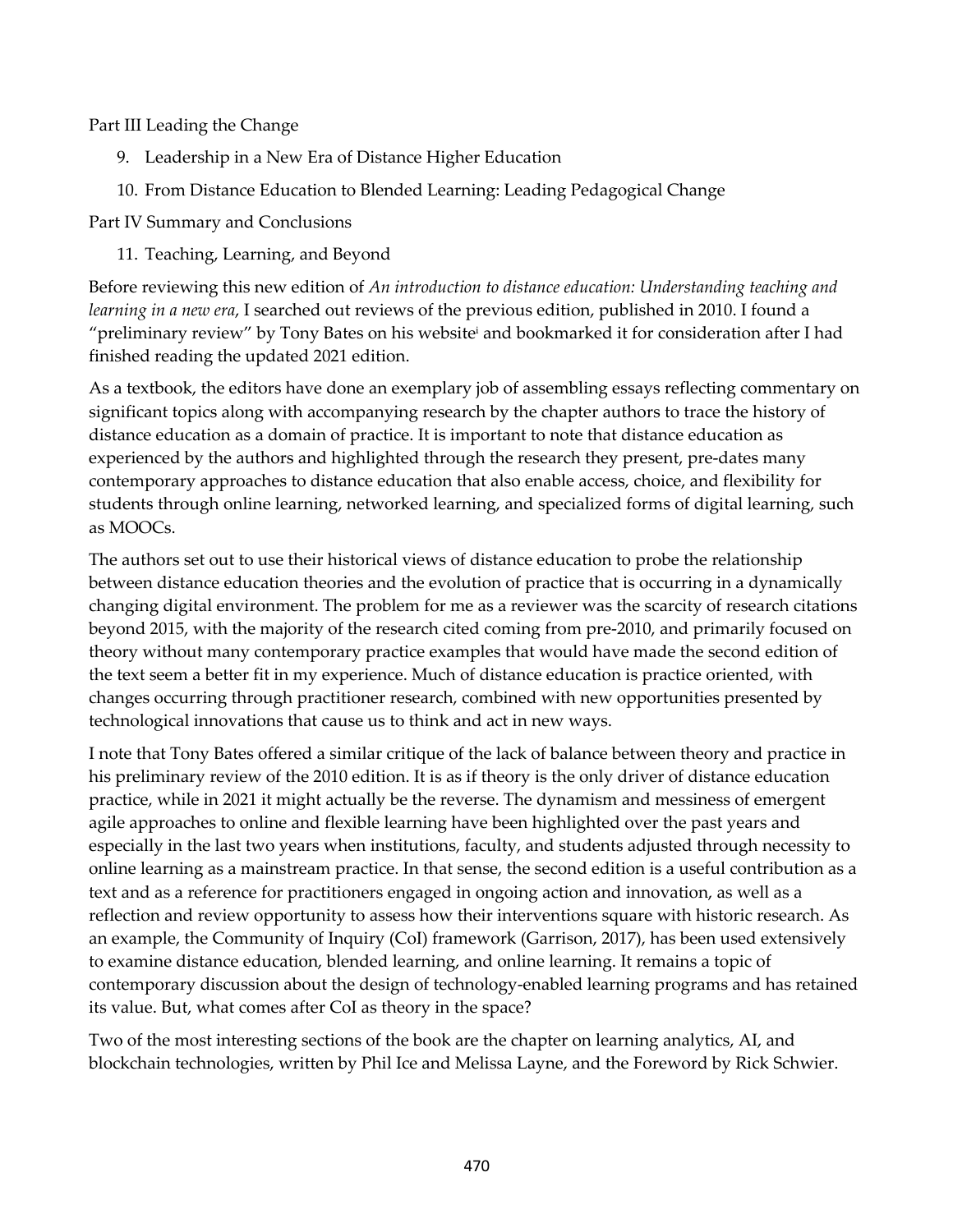The chapter on artificial intelligence (AI) by Ice and Layne is both illuminating and scary at the same time. The authors provide a succinct review of developments in artificial intelligence, machine learning, and deep learning, as well as discussions of learning analytics and their application. Topics such as student retention, career planning, and performance tracking are linked to analytics and AI techniques, as well as to institutional funding and economics. While the economic linkages may not be the first thing that comes to mind for practising distance educators or researchers, the topics are clearly important to many administrators charged with managing public funds and maximizing the benefits of education in systems where there are insufficient places for learners in conventional institutions.

Ice and Layne end their chapter with considerations of secure and immutable records of learning, the stuff of digital micro-credentialing, an emergent priority for many governments seeking to provide reskilling and up-skilling opportunities for their citizens. The rise of blockchain thinking in education and its convergence with OER-based resources for online learning sets up an interesting conclusion to the chapter and provides a set of issues for further discussion, which the chapter questions underscore.

The Foreword to the second edition of the book makes it clear that much has changed in the world of distance educators since the 2010 edition, but much also remains the same. Schwier recommends that we use perspective to review what has gone before, learn from the research, and consider the tensions that exist in the apparent stasis of some organizations towards accepting the legitimacy of online and distance education, while the world moves forward at a pace, and issues such as equity and access to education remain.

In the Foreword, Schwier also recommends Chapter 11 by Cleveland-Innes and Garrison as a starting point to reading the entire volume, despite the fact that it is the reflective organizer that the textbook's editors would like you to consider as an exit and springboard to further thinking. In a sense, Chapter 11 could be the beginning of a next volume in the series which could focus on the growing dominance of online learning as a mechanism to bridge distance and time, while also providing opportunities for design creativity through innovative learning practices and practitioners. I for one would like to hear far more practitioner voices in any future book.

In summary, the book provides a strong grounding in the theory of distance education and the crossover points between those theories and affordances of online learning and newer developments such as AI, learning analytics, and blockchain technologies – all of which will have implications for educational practice and will in turn spawn new theories that will arise from these innovative developments and practices

## **Reviewed by:**

**David Porter** is the Principal Consultant at DP+Associates and the Book Review Editor for the *JL4D*. Email: david@dpassociates.ca